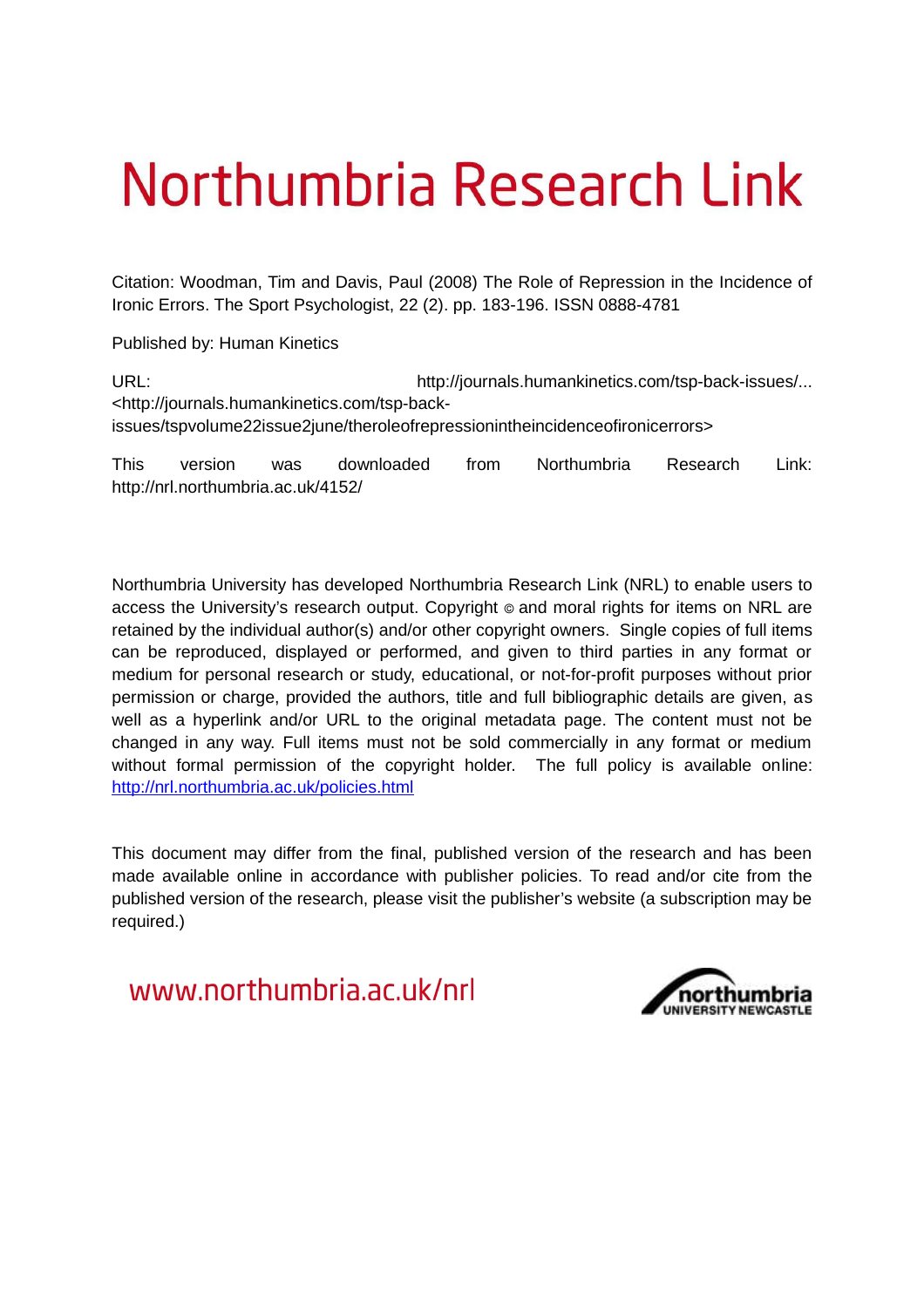# **The Role of Repression in the Incidence of Ironic Errors**

## **Tim Woodman and Paul A. Davis** Bangor University

The role of repression in the incidence of ironic errors was investigated on a golf task. Coping styles of novice golfers were determined using measures of cognitive anxiety and physiological arousal. Following baseline putts, participants (*n*  $=$  58) performed a competition putt with the opportunity to win UK£50 (approx. US\$100). Before completing the competition putt participants were instructed to "land the ball on the target, but be particularly careful not to over-shoot the target." The distance the ball traveled past the hole formed the measure of ironic effects. Probing of the coping style  $\times$  condition interaction,  $F(2, 41) = 6.53$ ,  $p \lt \text{ }$ .005, revealed that only the repressors incurred a significant increase in ironic error for the competition putt. This suggests that the act of repressing anxiety has a detrimental performance effect.

When attempting to describe or explain the anxiety-performance relationship in sport, researchers typically refer to the conscious processing hypothesis (Masters, 1992), processing efficiency theory (Eysenck & Calvo, 1992), and cusp catastrophe models (Hardy, 1996), and these theoretical positions continue to attract research attention (e.g., Hardy, Beattie, & Woodman 2007; Mullen, Hardy, & Oldham 2007; Wilson, Smith, & Holmes, 2007). Conversely, the theory of ironic processes of mental control (Wegner, 1989, 1994) has received minimal research attention despite its potential applicability to sport (Janelle, 1999; Woodman & Hardy, 2001).

Developed from earlier work by Chevreul (1833), Freud (1915/1957) and Baudouin (1921), Wegner's (1989, 1994) theory of ironic processes of mental control holds that one dual-control system can result in both intentional and counter-intentional effects. Similar to other dual-functioning control systems of self-regulation (e.g., Carver & Scheier, 1990), Wegner's theory comprises two processes that work together in attempts to maintain control: These are the operating process and the monitoring process. The intentional *operating process* searches for mental contents consistent with the desired state or goal; the operating process is consciously guided and effortful. Conversely, the *monitoring process* searches for signals of failure to achieve the desired state; the monitoring process is usually unconscious, autonomous, and less demanding of mental effort (Wegner, 1994,

Woodman and Davis are with the School of Sport, Health, and Exercise Sciences, Bangor University, Gwynedd, UK.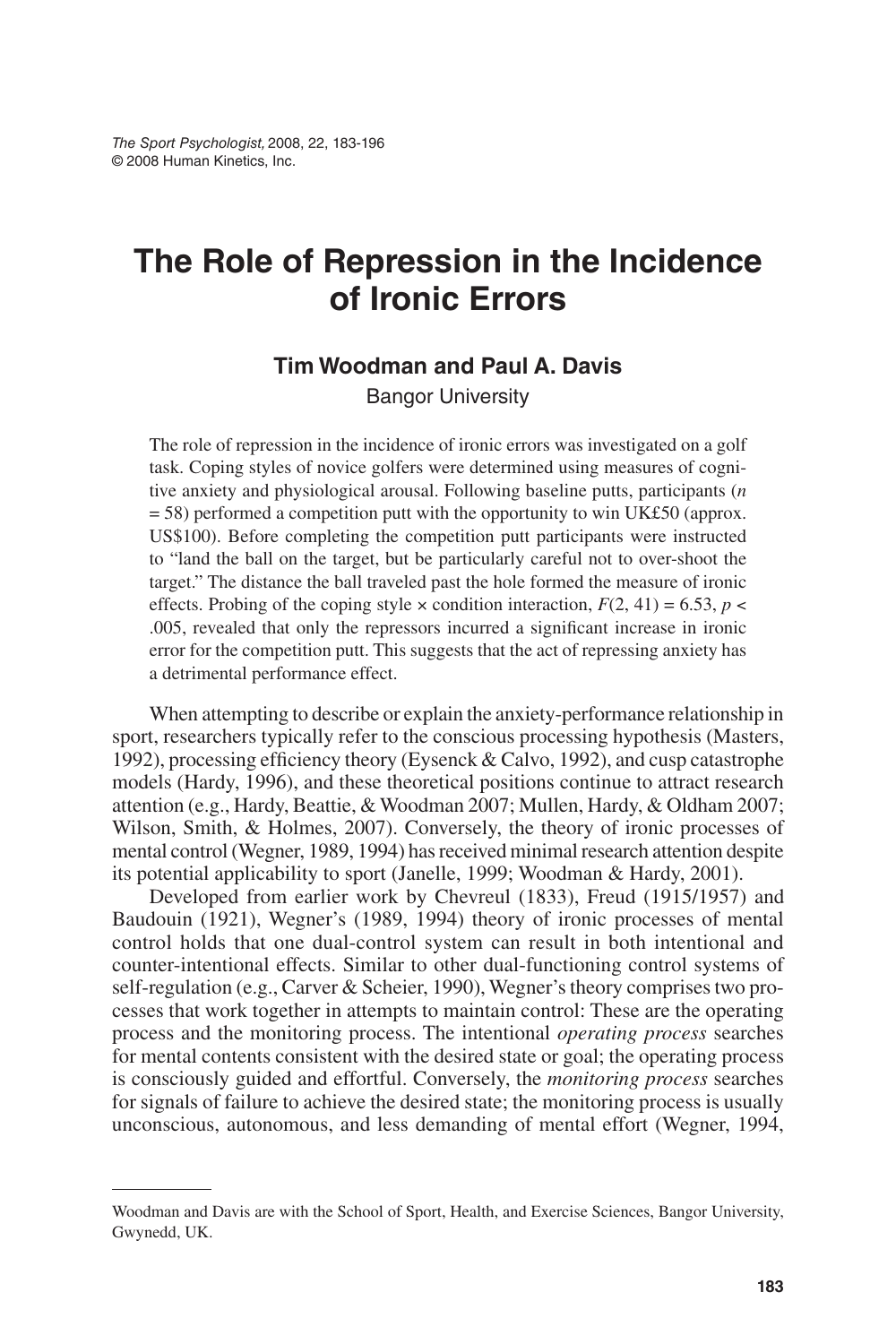1997). As the monitoring process identifies lapses in control, it keeps the mind sensitive to the conditions that indicate intentional control is failing. In this sense, it is adaptive; it ensures that the individual enjoys mental control. When mental load (e.g., anxiety, information-processing demands) increases, the operating process enjoys less cognitive space, and it is superseded by the monitoring process. This is what makes the monitoring process *ironic*: By keeping the mind sensitive to potential failure of the system, the monitoring process is also responsible for failure of the system.

Ironic effects have been illustrated in a number of studies (e.g., Ansfield, Wegner, & Bowser, 1996; Wegner, Ansfield, & Pilloff, 1998; Wegner, Broome, & Blumberg, 1997). Findings have consistently revealed that participants under mental load do the very thing that they are trying not to do (e.g., being happy when specifically trying not to be happy). Despite the impressive body of research in support of ironic effects (e.g., Wegner et al., 1998; Wegner, Erber, & Zanakos, 1993; Wegner, Shortt, Blake, & Page, 1990), much of this research has been conducted using laboratory-based cognitive load paradigms (e.g., holding a six-digit number in working memory), which are of limited ecological validity in sport. One aim of the current research is to test the theory using a more ecologically valid stressor.

Wegner (1989, 1994) suggested that cognitive load (i.e., information-processing demands), internal and external distractions, emotional processing, and physiological arousal will all likely increase the probability of ironic errors. When one considers the demands of sport in this context, athletes appear to be ideal candidates for the study of ironic errors. As stated previously, however, there is only very limited research on ironic errors in the sport research literature. One exception is Dugdale and Eklund's (2002) study of attention to umpires, which revealed some support for Wegner's theory in that participants reported more awareness of the umpire when explicitly instructed not to do so. Contrary to Wegner's (1994) proposal, this effect was not moderated by cognitive load. An earlier experiment by Wegner et al. (1998) revealed somewhat stronger support for the theory in a performance context. In this study, novice golfers were required "not to hit the ball past the glow spot [the target]" under mental load and under no mental load. Wegner et al. reported that participants overshot the ball significantly more when under mental load. That is, they performed in precisely the counterintentional manner when their working memory was being taxed. From an ironic process theory perspective, the increased cognitive load leads to the increased accessibility of unwanted movement thoughts ("do not hit past the target"), which in turn leads to an increased tendency toward such unwanted movement (i.e., to hit past the target); the monitoring of the unwanted movement thought ironically becomes the most accessible movement thought, which in turn leads to the unwanted movement. This position was supported in the Wegner et al. (1998) experiment (see also Beilock, Afremow, Rabe, & Carr, 2001).

In the current research, we aim to extend Wegner's theory to potential moderators of ironic performance effects. One obvious moderator is that of anxiety coping style, which has also received minimal attention in the sport psychology literature. According to Weinberger, Schwartz, and Davidson (1979), the truly low anxious person reports low anxiety and the physiological symptoms of anxiety suggest that the person is indeed low in anxiety. By contrast, although they also report low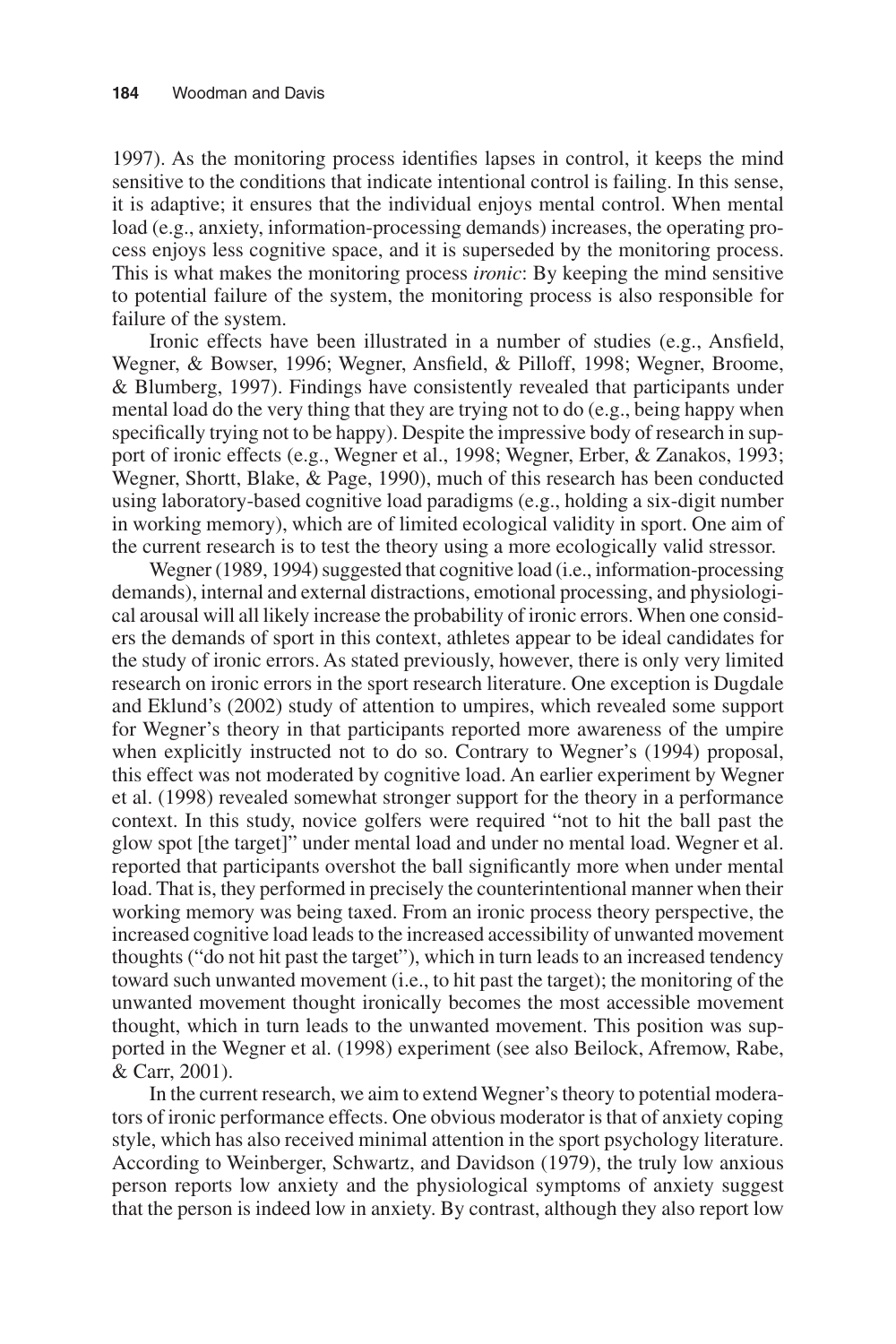anxiety, repressors have elevated behavioral and physiological anxiety responses (Newton & Contrada, 1992; Weinberger et al., 1979; Weinstein, Averill, Opton, & Lazarus, 1968), which suggests they deny their anxiety. In this manner, there is a discrepancy between repressors' cognitive representation of anxiety and the associated behavioral and physiological symptoms (Gudjonsson, 1981).

The denial of anxiety associated with repression likely contributes to the limited amount of performance variance that has been accounted for by anxiety self-report measures (cf. Craft, Magyar, Becker, & Feltz, 2003; Woodman & Hardy, 2003). For example, Williams and Krane (1992) found that the Competitive State Anxiety Inventory-2 (Martens, Burton, Vealey, Bump, & Smith, 1990) subscales collectively predicted 5.9% of performance variance when all participants' scores were included in the analysis and 14% when repressors' scores were excluded from the analyses (see also Jerome & Williams, 2000). This is not surprising because the repressor reports low anxiety despite being anxious.

Although studies suggest that truly multidimensional measures of anxiety will likely help elucidate the anxiety-performance relationship (cf. McKay, Selig, Carlson, & Morris, 1997; Mullen, Hardy, & Tattersall, 2005; Wilson et al., 2007), much research on repression has also relied on self-report measures alone. That is, following Weinberger et al.'s (1979) influential paper, repression is conceptualized as those who report a combination of low trait anxiety and high social desirability. This is because repressors are thought to be high in defensiveness; they defend their ideal image of the nonanxious person. Although this stance has some validity (cf. Weinberger, 1990; Weinberger et al., 1979), relying on self-report measures precludes the investigation of the essence of repression; that is, the discordance between cognitive reports and behavioral and physiological indices of anxiety. As Weinberger et al. (1979) state, repressors "typically deny having elevated levels of anxiety, even though they often respond *nonverbally* (italics added) as if they were highly anxious" (p. 369). A second aim of the current investigation is to conceptualize repressors in a truly multidimensional framework, whereby their response to an anxiety-provoking situation can be measured both cognitively and physiologically.

As Weinberger and colleagues (1979) state, "repressors' defensiveness and preoccupation with avoiding awareness of anxiety may often interfere with effective coping and, paradoxically, promote behavioral and physiological responses indicative of high anxiety" (p. 370). Thus, ironically, attempts to minimize the effects of anxiety might promote the very behavioral and physiological indices of anxiety that the repressor is trying to mask. In other words, the repressor is in fact under more mental load than an individual who is anxious and simply expresses this anxiety. In the context of ironic process theory, the repressor is under more cognitive load than a truly (nonrepressive) low or high anxious person. As such, one would expect repressive individuals to suffer more from ironic errors than individuals who are either low anxious or truly high anxious. Specifically, given that (1) cognitive load has been demonstrated to lead to ironic performance errors (e.g., Wegner et al., 1998) and (2) repressors experience the cognitive load of anxiety as well as the cognitive load of repressing the expression of that anxiety (Calvo & Eysenck, 2000; Weinberger et al., 1979), we hypothesize that the magnitude of the ironic error will be greater for repressors than for other participants.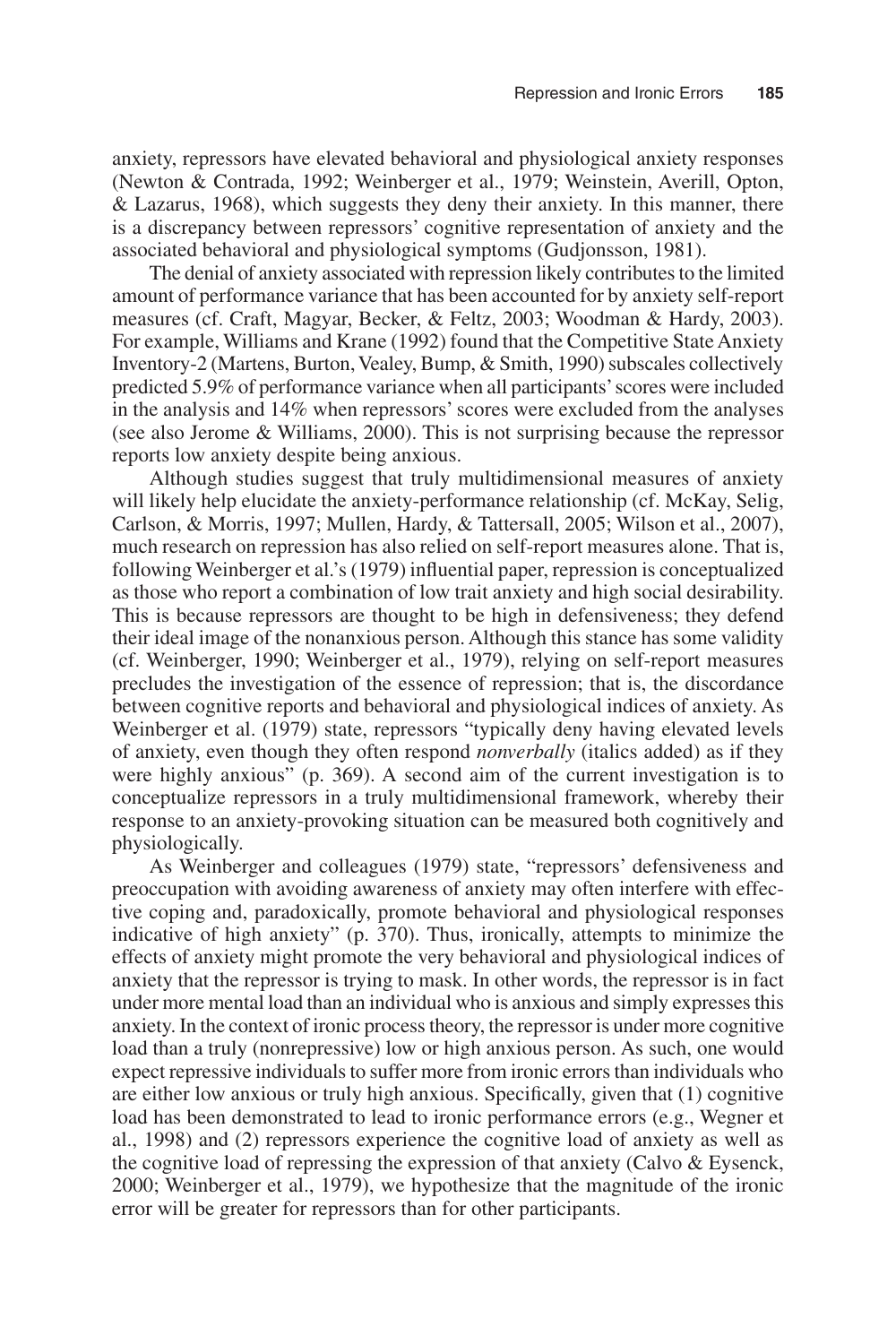# **Method**

# **Participants**

Sixty-nine right-handed undergraduate sport and exercise science students (38 men, 31 women;  $M_{\text{age}} = 21.1$  yrs;  $SD = 4.77$ ) agreed to take part in the study. All participants provided written informed consent and background information regarding age, sex, and golf experience before commencing the study. Participants had no long-term golfing experience (48 had never played golf; 12 had played once or twice on pitch and putt; four had played once or twice on a driving range; five had played one or two rounds of golf).

## **Measures**

**Cognitive Anxiety.** The Mental Readiness Form-3 (Krane, 1994) was used as the self-report measure of anxiety. The MRF-3 was developed as a less intrusive alternative to the Competitive State Anxiety Inventory-2 (CSAI-2, Martens et al., 1990). It comprises three items that are each scored on an 11-point Likert scale: cognitive anxiety from 1 (*worried*) to 11 (*not worried*), somatic anxiety from 1 (*tense*) to 11 (*not tense*), and self-confidence from 1 (*confident*) to 11 (*not confident*). Each item correlates significantly with the associated CSAI-2 subscales: cognitive anxiety (.58), somatic anxiety (.59), and self-confidence (.77). As well as being less intrusive than the CSAI-2, the MRF-3 was preferred for its use of the word "*worried*." Indeed, the CSAI-2 uses the more ambiguous term "*concern,*" whereas the essence of repression is the portrayal of the self as specifically not *worried*.

**Physiological Arousal.** Heart rate (HR) was measured with the use of a Pulse Tronic-Blitz heart rate monitor to provide an indication of participants' physiological responses to anxiety. Participants wore the elastic chest strap (with the transmitter) against the skin and the experimenter wore the receiver watch. This was to avoid potential interference with the task. Participants' HR was recorded while they completed the MRF-3 on two occasions: (1) before completing the baseline putts and (2) before the experimental putt. HR has been used in numerous studies as an indication of participants' physiological response to anxiety (Janelle, Singer, & Williams, 1999; Rainville, Bechara, Naqvi, & Damasio, 2006; Tremayne & Barry, 1990) and monetary incentive (Fowles, Fisher, & Tranel, 1982; Wright, Killebrew, & Pimpalapure, 2002).

**Performance.** We measured performance using a golf task on a flat Astroturf surface. Two white spots, 2 m apart, were painted on the surface indicating the spot where the ball was to be putt from and the target. The target was 11 cm in diameter, equivalent to the diameter of a regulation golf hole. Regulation golf balls and a standard right-handed golf putter were used throughout. Finally, we used a standard tape measure to record the distance that the ball was either underputted or overputted.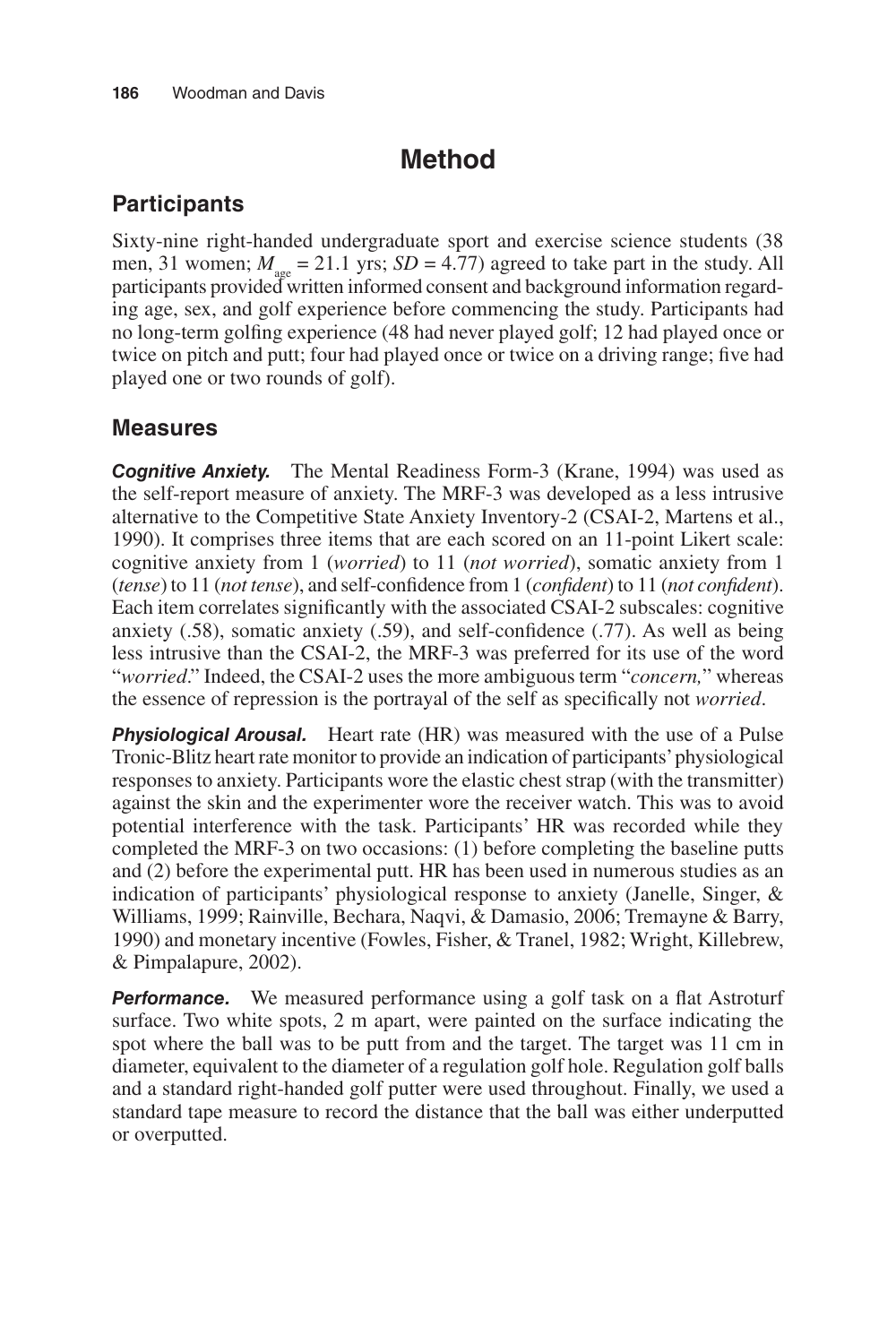#### **Procedure**

Each participant completed the study individually in a laboratory. After participants had read and completed the informed consent form, the second author fitted the heart rate monitor. To obtain a true resting HR, we asked participants to sit quietly for at least 5 min and until heart rate reached asymptote before commencing the experimental protocol. Participants also provided background information including age, sex, and golf experience during this time.

We informed the participants: "The aim of the task is to putt the golf ball onto the target spot. Following each putt the experimenter is going to measure how far the ball is either under-putt or over-putt." After receiving the task instructions, participants completed the first MRF-3 ("Please indicate how you feel about performing the next 15 practice putts") and we recorded their HR.

After participants had completed the 15 baseline putts, we told them: "You have one final putt. This putt provides you with the opportunity to win fifty pounds sterling [£50; approximately US\$100]. If you land the ball entirely or in part on the target, we will give you £50." Participants then completed the second MRF-3 ("Knowing that the next putt could win you £50 (FIFTY POUNDS), please indicate how you feel about performing the next putt") and we recorded their HR. As participants prepared for their final putt, we instructed them: "Try to land the ball on the target, but be particularly careful not to hit the ball past the target. Do not overshoot the target." Participants then completed the final putt and the experimenter recorded where the ball landed. The final putt served as the test condition.

After the final putt we answered questions, debriefed participants, and thanked them for their time. We took further contact details for payment of participants who were successful at winning the £50.

#### **Results / Classification of Coping Styles**

We used cognitive anxiety (from the MRF-3) change scores and HR change scores to operationalize participants' coping styles. Specifically, we calculated the difference between participants' cognitive anxiety at Time 1 (baseline putts) and Time 2 (experimental putt) and between participants' HR at Time 1 and Time 2. For example, a participant whose MRF-3 cognitive anxiety score was 7 at Time 1 and 5 at Time 2 would receive a cognitive anxiety change score of 2; a participant whose HR was 65 at Time 1 and 71 at Time 2 would receive a change score of 6.

Median splits were carried out on the change scores of cognitive anxiety  $(M_{\text{change}})$  $= 1.22$ , *SD* = 2.60, Median = 1.00) and HR ( $M_{\text{change}} = 6.01$ , *SD* = 11.28, Median  $= 6.00$ ). In subsequent analyses, participants with a change score greater than 1 for cognitive anxiety and greater than 6 for HR were classified as high anxious. Participants with change scores less than 1 for cognitive anxiety and less than 6 for HR were classified as low anxious. Participants with a change score greater than 1 for cognitive anxiety and less than 6 for HR were classified as defensive. Finally, those participants with change scores less than 1 for cognitive anxiety and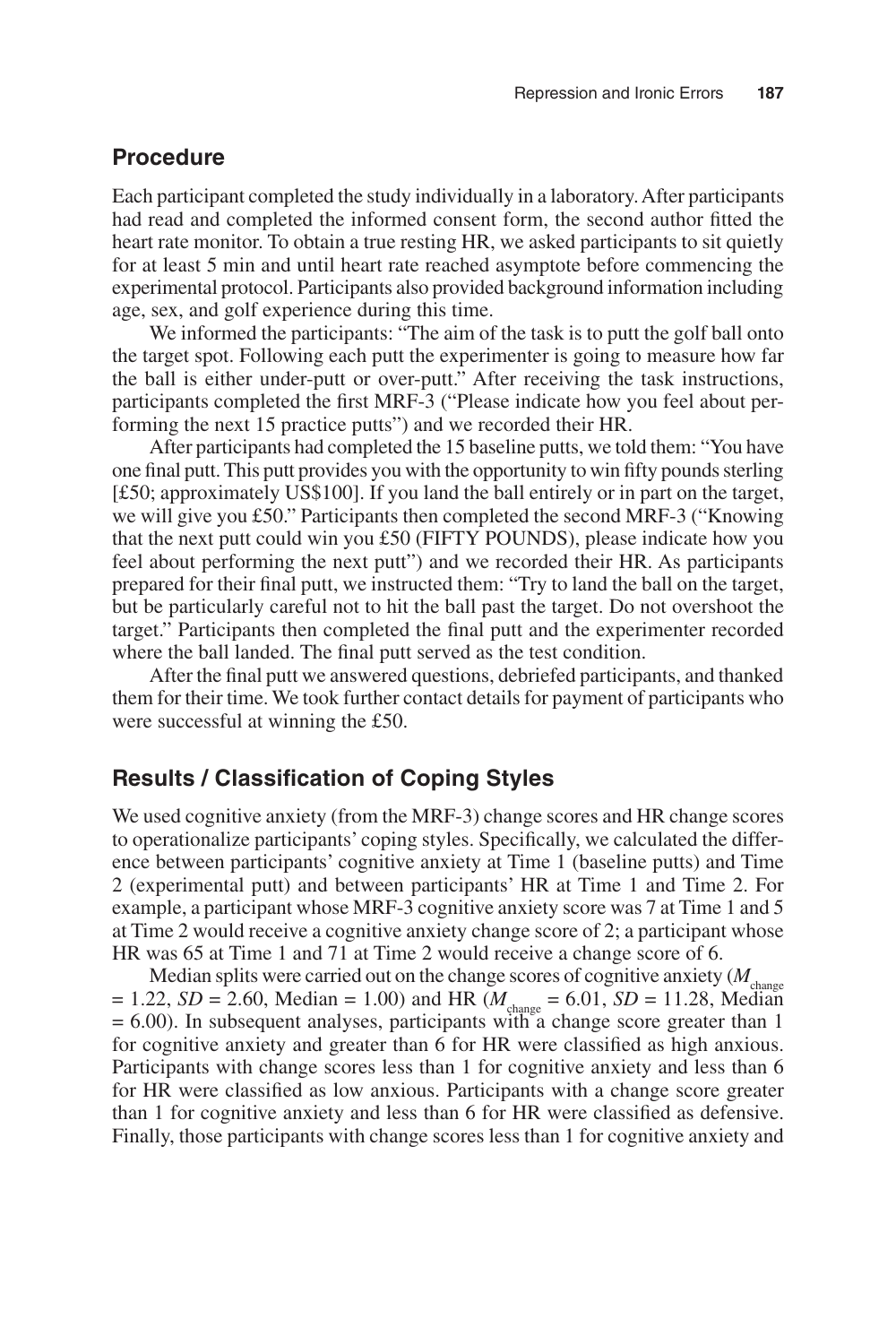greater than 6 for HR were classified as repressors. One outlier was identified and removed from all analyses. Final group sizes were as follows: 19 high anxious, 14 low anxious, 11 repressors, and 14 defensive participants. As we had formulated no hypotheses for the defensive group, these participants were removed from further analysis. It is worth noting here that the operationalization of these coping styles is based on participants' state anxiety and physiological arousal rather than on trait scores. We used such state scores to ensure that the measurement of participants' strategy for coping with anxiety (e.g., repression) was taken as close as possible to the measurement of performance.

### **Anxiety Manipulation**

To ensure that the participants' cognitive anxiety change scores and HR change scores truly reflected the groups to which we had assigned them, we conducted a series of Bonferroni-corrected *t* tests (alpha = .008). These confirmed that: for the high anxious group, both cognitive anxiety,  $t(18) = 10.65$ ,  $p < .001$ , and HR,  $t(18) = 6.28$ ,  $p < .001$ , significantly increased from Time 1 to Time 2; for the low anxious group, neither cognitive anxiety,  $t(13) = 2.69$ , *ns*, nor HR,  $t(13) = .16$ , *ns*, significantly changed between Time 1 and Time 2; for the repressor group, cognitive anxiety did not significantly increase,  $t(10) = 1.57$ , ns, and HR significantly increased,  $t(10) = 6.72$ ,  $p < .001$ .

The somatic anxiety and self-confidence change scores also reflected the groups to which individuals had been assigned. That is, there were no significant changes in somatic anxiety or self-confidence for the low anxious or repressor groups. Only the high anxious group significantly increased in somatic anxiety,  $t(18) = 6.11$ , *p* < .001, and significantly decreased in self-confidence, *t*(18) = 5.41, *p* < .001, from Time 1 (baseline) to Time 2 (Test).

The groups' descriptive statistics are presented in Table 1.

#### **Main Analyses**

Participants' first five putts served as familiarization and were not used in the analyses. The next ten putts provided the baseline measure (Time 1) and were used to compare with the performance in the experimental test condition (Time 2). A 3 (coping style: high anxiety; low anxiety; repressor)  $\times$  2 (condition: baseline putts; experimental putt) ANOVA with repeated measures on the second factor was conducted on participants' performance scores. The ANOVA revealed a significant main effect for coping style,  $F(2, 41) = 3.40$ ,  $p < .05$ ,  $\eta^2 = .14$ ; a significant main effect for condition,  $F(1, 41) = 7.09$ ,  $p < .05$ ,  $\eta^2 = .15$ ; and a significant coping style  $\times$  condition interaction,  $F(2, 41) = 6.53$ ,  $p < .005$ ,  $\eta^2 = .24$ . The mean overputt scores for each group are presented in Table 1.

Three dependent-means *t* tests were performed to follow up the significant interaction. These *t* tests revealed no significant performance differences across conditions for either the high anxious participants,  $t(18) = -1.86$ , *ns*, or the low anxious participants,  $t(13) = 2.11$ , *ns*. The repressors, however, overputted the ball significantly more during the test condition than during the baseline condition,  $t(10) = 2.54, p < .05, \eta^2 = .39.$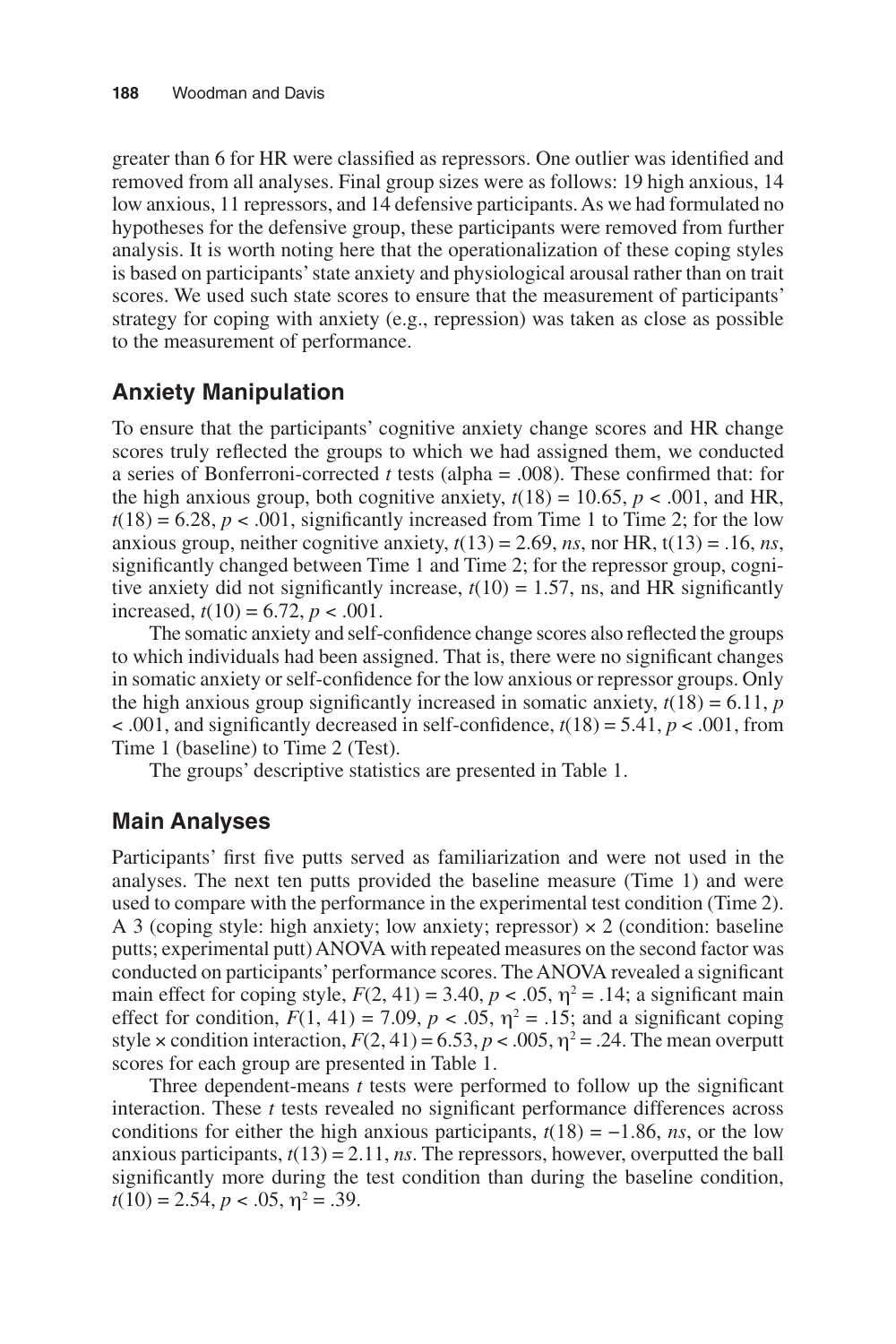|                      | Low Anxious ( $n = 14$ )        |               | High Anxious $(n = 19)$         |                | Repressor $(n = 11)$            |               |
|----------------------|---------------------------------|---------------|---------------------------------|----------------|---------------------------------|---------------|
|                      | <b>Baseline</b><br><b>Putts</b> | £50* Putt     | <b>Baseline</b><br><b>Putts</b> | £50* Putt      | <b>Baseline</b><br><b>Putts</b> | £50* Putt     |
| Cognitive anxiety    | 8.57(2.17)                      | 9.23(1.73)    | 8.74(1.85)                      | 5.16(1.57)     | 7.91 (1.97)                     | 8.82 (1.78)   |
| Heart rate           | 80.43 (9.82)                    | 80.23 (11.30) | 81.95 (14.18)                   | 97.32 (19.21)  | 83.09 (9.46)                    | 96.91 (12.34) |
| Somatic anxiety      | 7.93(1.73)                      | 7.14(1.35)    | 7.84(1.89)                      | 5.16(1.74)     | 7.27(1.79)                      | 7.82(2.72)    |
| Self-confidence      | 5.57(2.41)                      | 6.71(1.82)    | 5.79(1.40)                      | 7.89(1.52)     | 7.45(2.62)                      | 8.73(2.15)    |
| Over-putt error (cm) | 5.80 (15.05)                    | 29.86 (46.90) | 9.51(14.17)                     | $-2.54(32.79)$ | 9.51(12.51)                     | 44.18 (47.92) |

**Table 1 Cognitive Anxiety, Somatic Anxiety, Self-Confidence, Heart Rate, and Over-Putt Error Means (SD ) for the Three Groups Before Baseline and £50 (US\$100) Putts**

*Note*. The range of possible MRF-3 scores is: cognitive anxiety, 1 (*worried*) to 11 (*not worried*); somatic anxiety, 1 (*tense*) to 11 (*not tense*); selfconfidence, 1 (*confident*) to 11 (*not confident*).

\*Approx. US\$100.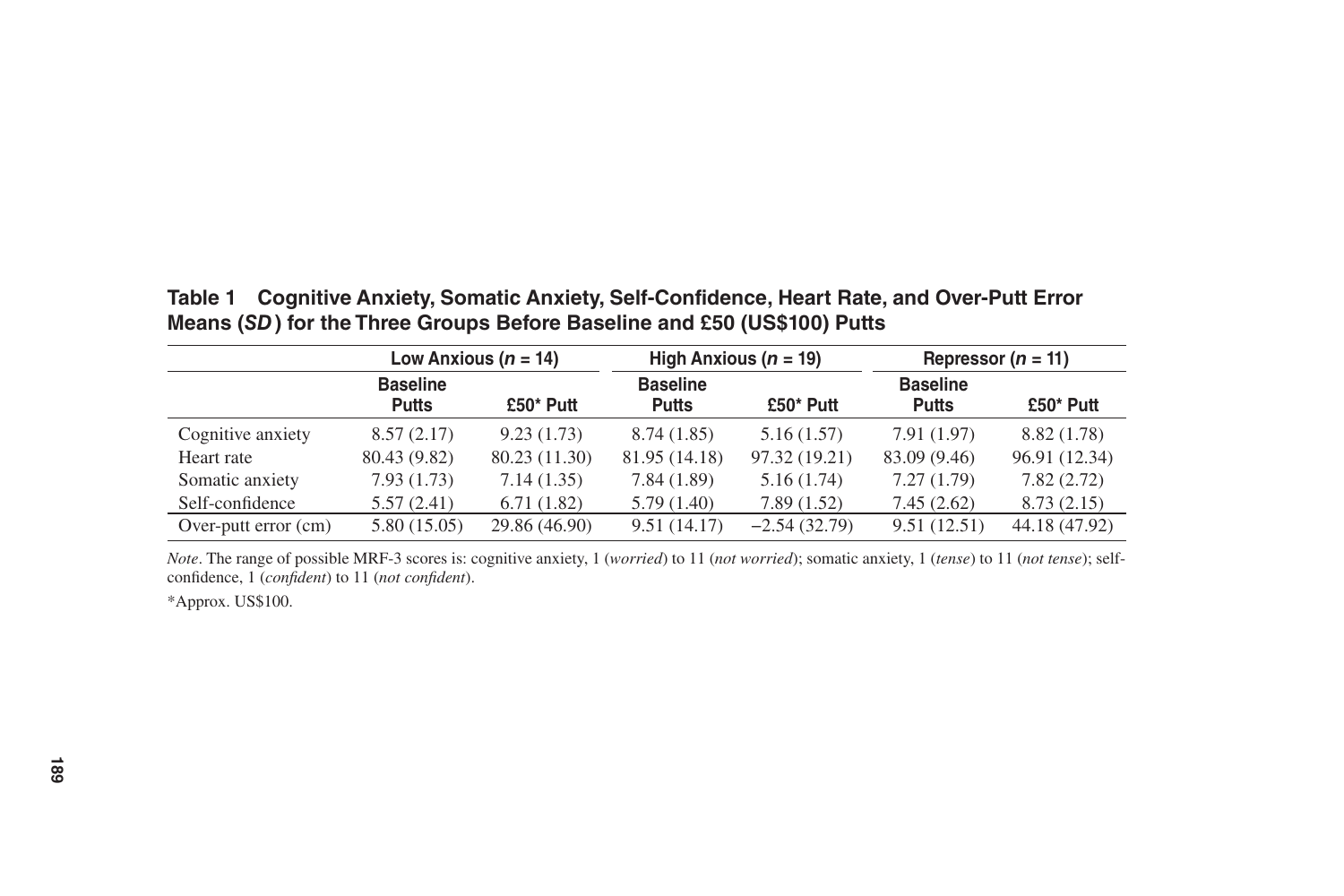One participant won £50 by successfully landing the ball on the target during the £50 experimental condition and was rewarded accordingly; this participant displayed a defensive coping style.

# **Discussion**

The results of this study lend support to Wegner's (1994, 1997) notion that cognitive load increases the likelihood of ironic errors; participants suffered significantly more from ironic performance errors in the high-anxiety experimental condition. This also corroborates the results of Wegner et al. (1998). However, the primary purpose of this study was to examine the moderating role of anxiety coping styles in the incidence of ironic errors. More specifically, we hypothesized that repressors would be particularly vulnerable to ironic errors, as their cognitive strategy to inhibit the subjective distress related to anxiety increases their cognitive load and thus makes them more prone to ironic errors. The current results support this notion, because repressors were the only group to suffer significantly from ironic performance errors.

This study is exploratory and warrants further research. First, it is important to establish the degree to which repressors engage in *effortful* attempts to mask their anxiety. In other words, do repressors deceive themselves or do they only deceive others? This is important, as one of the central foundations of Wegner's (1994) ironic process theory is that the operating process requires cognitive space. As such, cognitively effortful repression will compete with the operating process for cognitive resources. In other words, if repression is effortful and preempts cognitive resources then it is worthy of exploration in the context of ironic effects. Conversely, if the act of repression is beyond consciousness, then it will likely not compete with the operating process for cognitive space and should not disturb the operating process. The current results tend to support the former explanation rather than the latter, because the repressors were the ones to suffer from ironic effects. Although research on the relative effortful or effortless nature of repression is mixed, the act of repression demands purposeful attention away from anxiety (cf. Bonanno, Davis, Singer, & Schwartz, 1991; Derakshan & Eysenck, 1997a; Fox, 1993), and it is likely that such active avoidance demands at least some cognitive resources. That is, the repressor likely engages in elements of both self- and other-deception (Derakshan & Eysenck, 2005), and the cognitive load associated with such deception makes the repressor a potentially fruitful candidate for future research on ironic effects.

It is tempting to suggest that one should operationalize repression on the basis of the discrepancy between self-report somatic anxiety and physiological indices of anxiety rather than on the basis of discrepancies between cognitive anxiety and physiological activity. In other words, one could argue that the repressor misreads his or her physiological arousal or is simply unaware of such activity. This is especially true given that the somatic anxiety scores for both low anxious and repressor groups did not significantly change from baseline to test, which suggests that somatic anxiety might be well suited for operationalizing repression. However, such a view would be misguided for a number of reasons, in particular repressors' tendency to interpret anxiety-related physiological symptoms as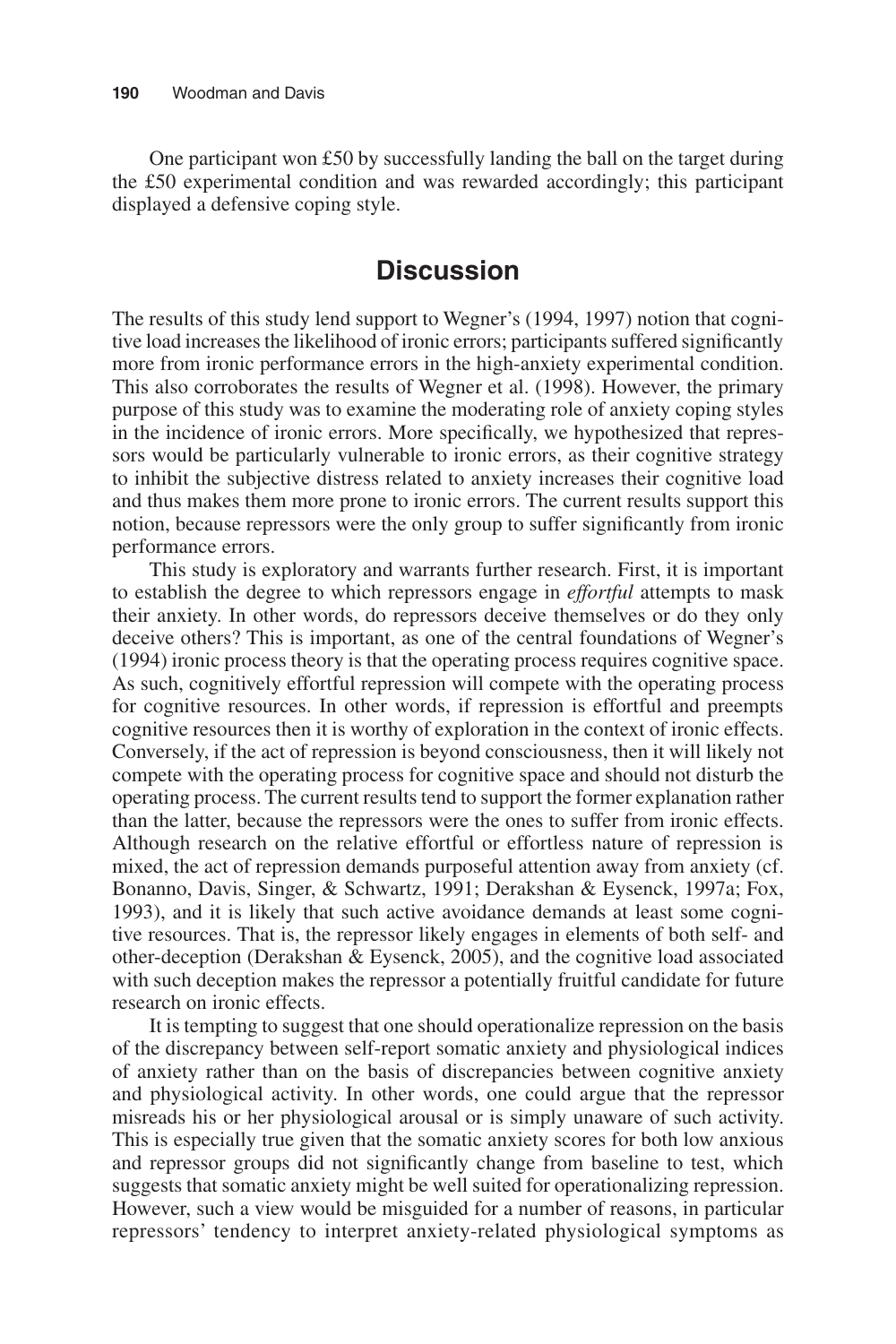reflective of excitement and challenge rather than of distress and anxiety (Derakshan & Eysenck, 1997b; Eysenck, 1997). For example, Weinberger et al. (1979) found that repressors reported less cognitive anxiety than somatic anxiety, whereas there was no such discrepancy for low and high anxious persons. The discrepancy for repressors is likely because the somatic symptom can be more easily interpreted in a positive light (e.g., increased heart rate can be interpreted as excitement) than the cognitive symptom (e.g., "I am worried") even if the physiological symptom is worry-induced (see also Derakshan & Eysenck, 1997b). Interestingly, no such interpretation differences were revealed in a recent study by Jones, Smith, and Holmes (2004). In Weinberger et al. (1979), cognitive anxiety better discriminated between coping styles (low anxious, high anxious, repressors) than somatic anxiety. Specifically, low anxious participants reported less cognitive anxiety than high anxious participants and more cognitive anxiety than repressors. In contrast, somatic anxiety did not differentiate between the repressor and low anxious groups. In light of these considerations, we believe it important to define repressors on the basis of their cognitive anxiety scores rather than their somatic anxiety scores. Further, we believe that repressors should be operationalized in a manner that is as close as possible to the definition of repression; in other words, low self-report cognitive anxiety and high physiological indices of anxiety. Cognitive anxiety is preferred to somatic anxiety for one final reason in the context of the current study. That is, the cognitive anxiety term of the MRF-3 is "*worried*," which has the advantage of capturing precisely the emotion that the repressor is attempting to mask. The somatic anxiety term "*tense*" is rather more ambiguous in this sense and thus further removed from repression.

Given that repressors form 10–20% of the general population (Myers, 2000) it is likely that the heavy reliance on self-report measures of anxiety (e.g., the CSAI-2) has somewhat limited our understanding of the anxiety-performance relationship. Ironically, although repression provides an ideal forum for understanding the likely complex interplay between physiological indices of anxiety and the self-report of such anxiety, the majority of research into repression has been based on self-report measures only. That is, the repressor is typically operationalized as an individual who scores low for anxiety (e.g., on the State Trait Anxiety Inventory; Spielberger, Gorsuch & Lushene, 1970) and high for defensiveness (e.g., on the Marlow-Crowne Social Desirability Scale; Crowne & Marlow, 1960). However, this operational definition of repression fails to capture the repressor who does not report high social desirability. In other words, the repressor who reports low anxiety and average or low levels of social desirability would not be classified as a repressor according to this definition. Physiological measures of anxiety allow one to more accurately define such individuals as repressors (Barger, Kircher, & Croyle, 1997; Newton & Contrada, 1992). A series of recent experiments that investigated the nature of the deception in repression revealed conflicting characteristics of defensiveness, where repressors display attempts to deceive both self and others (Derakshan & Eysenck, 2005). This highlights a limitation of Weinberger's (1990) purely cognitive approach to the investigation of the repressive coping style. Moreover, a number of researchers have called into question the validity of the Marlow-Crowne Social Desirability Scale in the operational definition of repression, as it was not constructed to be used as a measure of repressive coping (Jorgensen & Zachariae, 2006; Schimmack & Hartmann, 1997; Tomaka, Blascovich & Kelsey, 1992).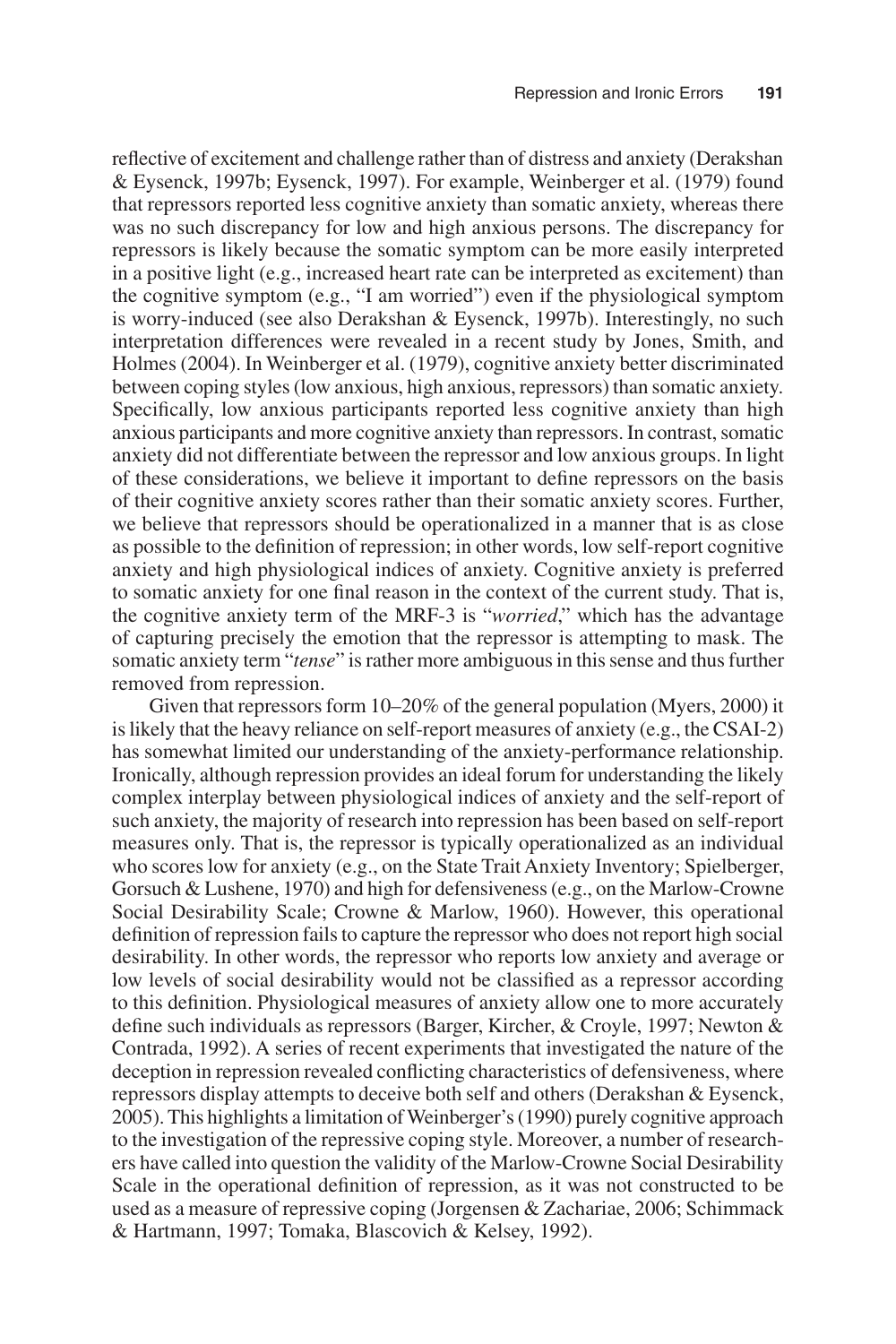One of the strengths of this study was the identification of repressors through multidimensional measures assessing both cognitive anxiety and physiological arousal; this method more accurately reflects the original definition of repression by highlighting the discrepancy between reported cognitive anxiety and the associated physiological arousal. Despite this advance, future research might benefit from more sensitive measures of heart rate (e.g., heart rate variability or beat-to-beat intervals; Mullen et al., 2005; Wilson et al., 2007). Furthermore, biochemical responses to anxiety such as salivary alpha amylase or cortisol concentration (McKay et al., 1997) or skin conductance response rate (Coifman, Bonanno, Ray, & Gross, 2007) might offer more refined insight into the role of physiological arousal in repression. This is particularly true in sport where anxiety-induced heart rate is not easily differentiated from exercise- or effort-induced heart rate (Woodman & Hardy, 2001).

Novice golfers comprised the participants for this study. Consequently, the application of the present findings to elite performers is likely limited. Further, Wegner et al. (1998) reported that the effect of cognitive load on ironic errors was "somewhat more pronounced for novices than for golfers, but not significantly so" (p. 197). In fact, although they are glaringly obvious when they happen (cf. Woodman & Hardy, 2001), truly ironic errors in elite sport are likely rare events. Most expert performers likely perform very much more frequently in the manner they intended than in the manner they specifically sought to avoid. In the context of ironic process theory, this suggests that the operating and monitoring processes most often work together in harmony in the maintenance of mental control for elite performers. Experts exhibit perceptual and cognitive advantages over novices with greater pattern recognition and available attentional resources for advance cue utilization (Janelle, 1999; Williams, Ward, & Smeeton, 2004). Thus, a considerable amount of cognitive load is likely required to overwhelm the operating process and induce an ironic error, which is likely not easily replicated under laboratory conditions.

Although exploratory, the current study offers some potential implications for practitioners. First, as repressors suffered from ironic performance effects under stress and high anxious individuals did not suffer such effects, strategies that encourage disclosure for repressors would likely be beneficial (see also Strean & Strean, 1998). Such strategies would involve the athlete's acceptance of his or her feelings and the subsequent willingness to share such feelings. This would likely involve some considerable in-depth long-term work with some self-report and physiological index of anxiety. In other words, it would be no trivial task. Further, as the degree to which the repressor's deception is self-oriented or other-oriented remains unclear (Derakshan & Eysenck, 2005), advocating long-term consultancy to address the other-deception is premature at this stage.

Perhaps a more parsimonious implication from the current results (see also Wegner et al., 1998) relates to the nature of coach instruction. Indeed, when under stress, receiving an instruction not to act in a particular fashion can result in the individual performing that very action. As previously mentioned, this appears more pronounced for the novice. Thus, when providing instructions for a relatively novel task, the coach would do well to focus on verbalizing positive instructions rather than simply verbalizing the to-be-avoided action. Such instruction would likely help the performer initiate positive non-ironic instructions under stress. This seems particularly worthwhile for the repressor performer.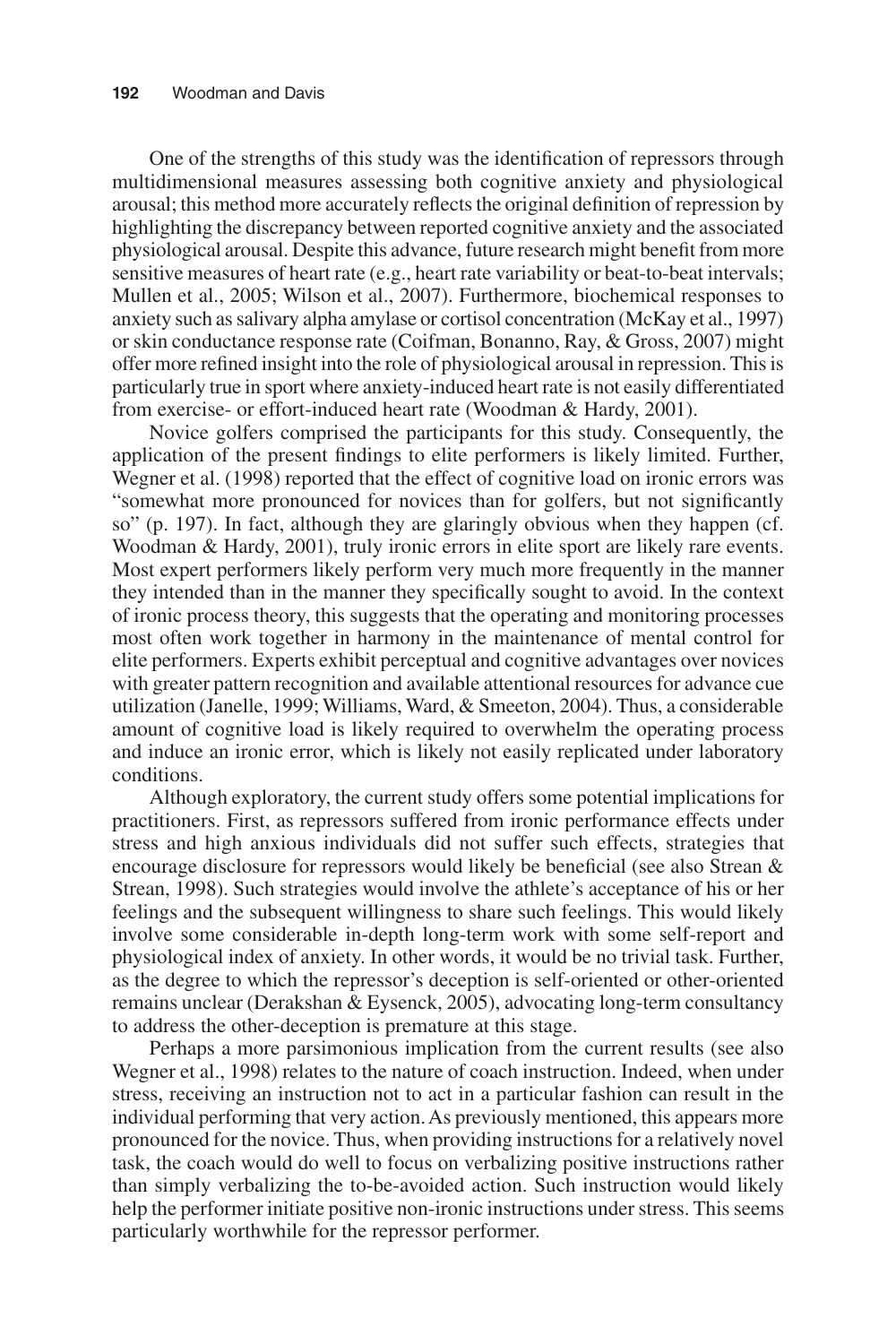There are some limitations to the current research that are worth mentioning here with a view to addressing them in future. First, the median split technique is rather crude for allocating individuals to a particular group. Although the subsequent pre- to posttest analyses confirmed that the groups were meaningfully classified based upon their change scores (e.g., low anxious  $=$  no significant change in cognitive anxiety with no significant change in HR; repressors = no significant change in cognitive anxiety with a significant increase in HR), a more refined manner would be to categorize individuals on the basis of more extreme scores such as quartile splits (e.g., Derakshan & Eysenck, 1998). Such an approach would ensure more clearly distinct group classification, although it would clearly require participants in greater numbers that were evident in the current study. Second, the nature of the stressor was such that it allowed participants only one attempt at the prize (£50). We chose such a stressor to increase the ecological validity of the task. That is, the nature of sport is such that the performer often has one attempt only (e.g., soccer penalty shoot out) where the difference between failure and success on that attempt is the difference between elimination and qualification, losing and winning. This considerable gain in ecological validity comes with a considerable cost in reliability and this is further evidenced in the large performance standard deviations under stress. Despite this cost in reliability the effects are in the hypothesized direction with only repressors suffering from ironic performance effects. A challenge for future researchers, however, is to create conditions that are ripe for irony while maintaining experimental control.

In summary, the current study provides some initial support for Wegner's (1989, 1994) theory of ironic processes of mental control in the context of sport performance. Moreover, the interaction between coping style and stress condition suggests that repression should be considered as a potentially influential coping style in the incidence of ironic errors. The additional cognitive load that repressors experience when denying their anxiety appears to have been the critical amount required to overwhelm their resources and incur ironic errors. The operational definition of repression and other coping styles requires greater clarity and consistency to ensure future research is accurate in its attempts to investigate the underlying mechanisms of the anxiety-performance relationship. To this end, the use of multidimensional measurements of anxiety will likely help provide more insight into these mechanisms.

#### **References**

- Ansfield, M.E., Wegner, D.M., & Bowser, R. (1996). Ironic effects of sleep urgency. *Behaviour Research and Therapy, 34,* 523–531.
- Barger, S.D., Kircher, J.C., & Croyle, R.T. (1997). The effects of social context and defensiveness on the physiological responses of repressive copers. *Journal of Personality and Social Psychology, 73,* 1118–1128.
- Baudoin, C. (1921). *Suggestion and autosuggestion*. New York: Dodd, Mead.
- Beilock, S.L., Afremow, J.A., Rabe, A.L., & Carr, T.H. (2001). "Don't miss!" The debilitating effects of suppressive imagery on golf putting performance. *Journal of Sport and Exercise Psychology, 23,* 200–221.
- Bonanno, G.A., Davis, P.J., Singer, J.L., & Schwartz, G.E. (1991). The repressor personality and avoidant information processing: A dichotic listening study. *Journal of Research in Personality, 25,* 386–401.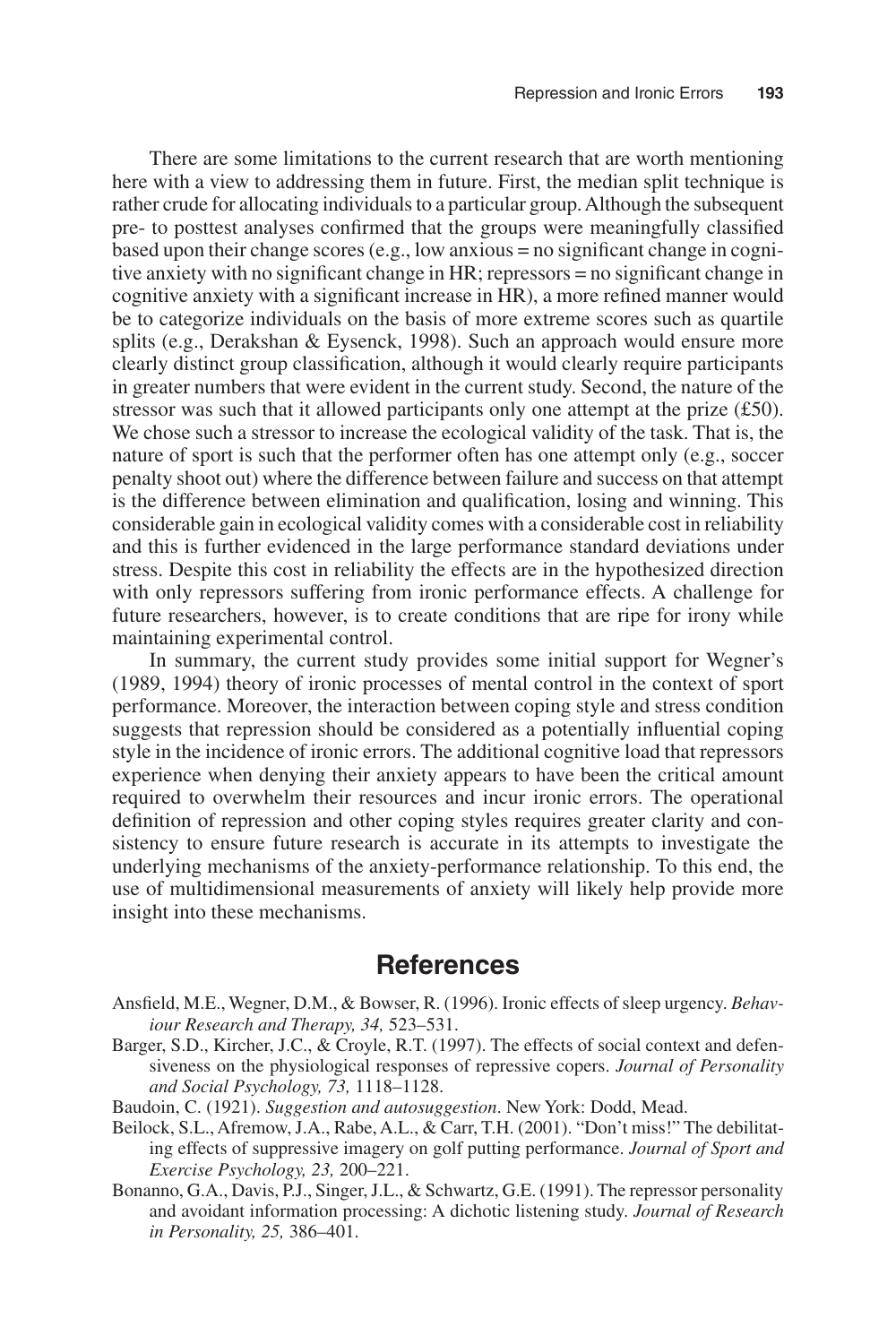- Calvo, M.G., & Eysenck, M.W. (2000). Early vigilance and late avoidance of threat processing: Repressive coping versus low/high anxiety. *Cognition and Emotion, 14,* 763–787.
- Carver, S., & Scheier, M.F. (1990). Origins and functions of positive and negative affect: A control-process view. *Psychological Review, 97,* 19–35.
- Chevreul, E. (1833). Lettre à M. Ampère sur une classe particulière de mouvements musculaires. *Revue des Deux Mondes (Paris, France: 1948), 2,* 249–257.
- Coifman, K.G., Bonanno, G.A., Ray, R.D., & Gross, J.J. (2007). Does repressive coping promote resilience? Affective-autonomic response discrepancy during bereavement. *Journal of Personality and Social Psychology, 92,* 745–758.
- Craft, L., Magyar, T.M., Becker, B., & Feltz, D. (2003). The relationship between the competitive state anxiety inventory-2 and sport performance: A meta-analysis. *Journal of Sport and Exercise Psychology, 25,* 44–65.
- Crowne, D.P., & Marlow, D. (1960). A new scale of social desirability independent of pathology. *Journal of Consulting Psychology, 24,* 349–354.
- Derakshan, N., & Eysenck, M.W. (1997a). Repression and Repressors: Theoretical and Experimental Approaches. *European Psychologist, 2,* 235–246.
- Derakshan, N., & Eysenck, M.W. (1997b). Interpretive biases for one's own behavior and physiology in high-trait-anxious individuals and repressors. *Journal of Personality and Social Psychology, 52,* 155–162.
- Derakshan, N., & Eysenck, M.W. (1998). Working memory capacity in high trait-anxious and repressor groups. *Cognition and Emotion, 12,* 697–713.
- Derakshan, N., & Eysenck, M.W. (2005). When the bogus pipeline interferes with selfdeceptive strategies: Effects on state anxiety in repressors. *Cognition and Emotion, 19,* 83–100.
- Dugdale, J.R., & Eklund, R.C. (2002). Do not pay any attention to the umpires: Thought suppression and task-relevant focusing strategies. *Journal of Sport and Exercise Psychology, 24,* 306–319.
- Eysenck, M.W. (1997). *Anxiety and cognition: A unified theory*. Hove, UK: Psychology Press.
- Eysenck, M.W., & Calvo, M.G. (1992). Anxiety and performance: The processing efficiency theory. *Cognition and Emotion, 6,* 409–434.
- Fowles, D., Fisher, A., & Tranel, D. (1982). The heart beats to reward: The effect of monetary incentive on heart rate. *Psychophysiology, 19,* 506–513.
- Fox, E. (1993). Allocation of visual attention and anxiety. *Cognition and Emotion, 7,* 207–215.
- Freud, S. (1957). Repression. In J. Strachy (Ed.), *The standard edition of the complete psychological works of Sigmund Freud* (Vol. 14, pp. 147–165). London: Hogarth Press. (Original work published 1915)
- Gudjonsson, G.H. (1981). Self-reported emotional disturbance and its relation to electrodermal reactivity, defensiveness and trait anxiety. *Personality and Individual Differences, 2,* 47–52.
- Hardy, L. (1996). Testing the predictions of the cusp catastrophe model of anxiety and performance. *The Sport Psychologist, 10,* 140–156.
- Hardy, L., Beattie, S., & Woodman, T. (2007). Anxiety-induced performance catastrophes: Investigating effort required as an asymmetry factor. *The British Journal of Psychology, 98,* 15–31.
- Hardy, L., & Fazey, J.A. (1987). The inverted-U hypothesis: A catastrophe for sport psychology? Paper presented at the Annual Conference of the North American Society for the Psychology of Sport and Physical Activity, Vancouver, Canada.
- Janelle, C.M. (1999). Ironic processes in sport: Implications for the sports psychologist. *The Sport Psychologist, 13,* 201–220.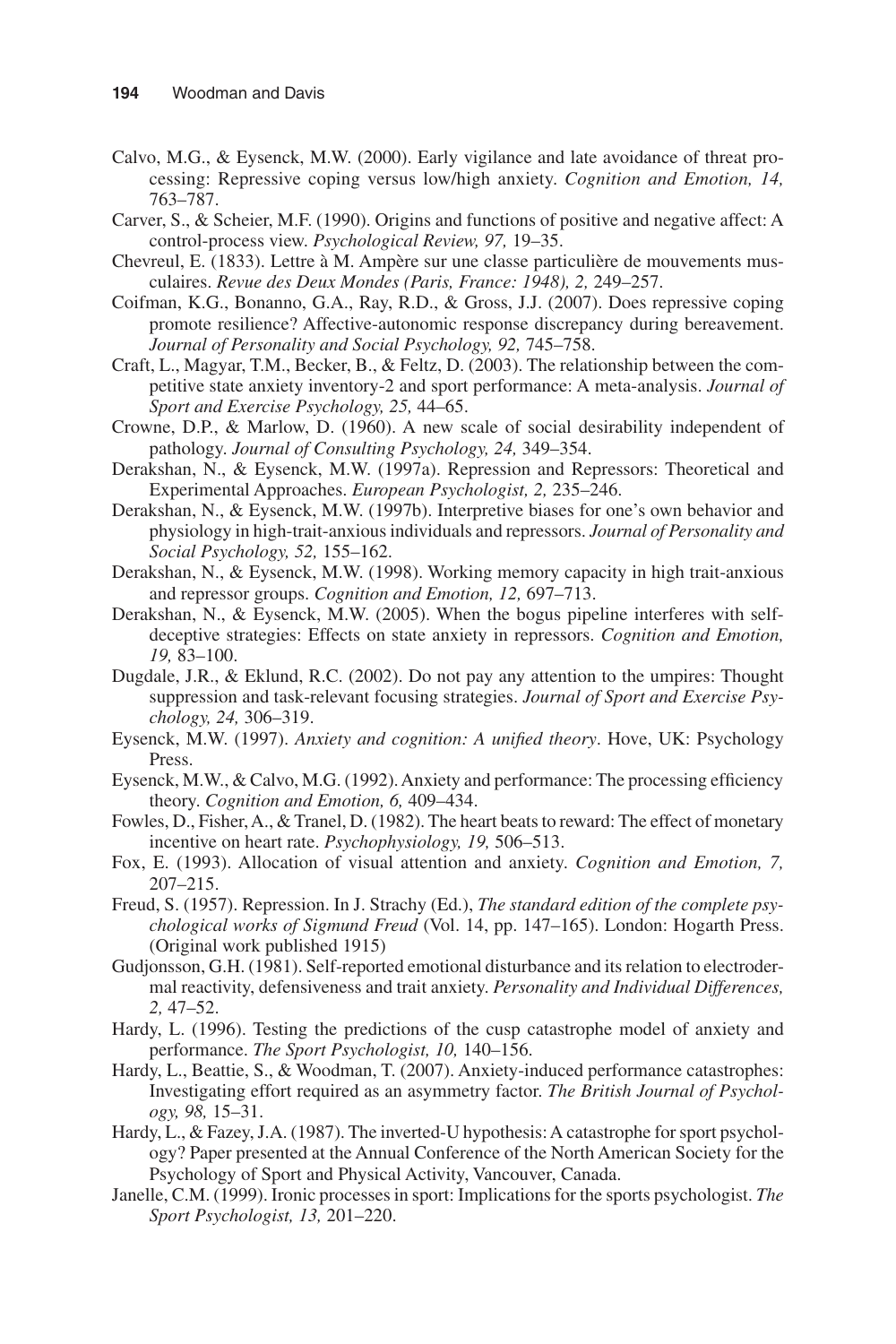- Janelle, C.M., Singer, R., & Williams, A. (1999). External distraction and attentional narrowing: Visual search evidence. *Journal of Sport and Exercise Psychology, 21,* 70–91.
- Jerome, G.J., & Williams, J.M. (2000). Intensity and interpretation of competitive state anxiety: Relationship to performance and repressive coping. *Journal of Applied Sport Psychology, 12,* 236–250.
- Jones, K.A., Smith, N.C., & Holmes, P.S. (2004). Anxiety symptom interpretation and performance predictions in high-anxious, low-anxious and repressor performers. *Anxiety, Stress, and Coping, 17,* 187–199.
- Jorgensen, M.M., & Zachariae, R. (2006). Repressive coping style and autonomic reactions to two experimental stressors in healthy men and women. *Scandinavian Journal of Psychology, 47,* 137–148.
- Krane, V. (1994). The mental readiness form as a measure of competitive state anxiety. *The Sport Psychologist, 8,* 189–202.
- Martens, R., Burton, D., Vealey, R.S., Bump, L.A., & Smith, D.E. (1990). Development and validation of the Competitive State Anxiety Inventory-2. In R. Martens, R.S. Vealey, & D. Burton (Eds.), *Competitive anxiety in sport* (pp. 117–190). Champaign, IL: Human Kinetics.
- Masters, R.S.W. (1992). Knowledge, nerves and know-how: The role of explicit versus implicit knowledge in the breakdown of a complex motor skill under pressure. *The British Journal of Psychology, 83,* 343–358.
- McKay, J.M., Selig, S.E., Carlson, J.S., & Morris, T. (1997). Psychophysiological stress in elite golfers during practice and competition. *Australian Journal of Science and Medicine in Sport, 29,* 55–61.
- Mullen, R., Hardy, L., & Oldham, A. (2007). Implicit and explicit control of motor actions: Revisiting some early evidence. *The British Journal of Psychology, 98,* 141–156.
- Mullen, R., Hardy, L., & Tattersall, A. (2005). The effects of anxiety on motor performance: A test of the conscious processing hypothesis. *Journal of Sport and Exercise Psychology, 27,* 212–225.
- Myers, L.B. (2000). Identifying repressors: A methodological issue for health psychology. *Psychology & Health, 15,* 205–214.
- Newton, T.L., & Contrada, R.J. (1992). Repressive coping and verbal-autonomic response dissociation: The influence of social context. *Journal of Personality and Social Psychology, 62,* 159–167.
- Rainville, P., Bechara, A., Naqvi, N., & Damasio, A. (2006). Basic emotions are associated with distinct patterns of cardiorespiratory activity. *International Journal of Psychophysiology, 61,* 5–18.
- Schimmack, U., & Hartmann, K. (1997). Individual differences in the memory representation of emotional episodes: Exploring the cognitive processes in repression. *Journal of Personality and Social Psychology, 73,* 1064–1079.
- Spielberger, C.D., Gorsuch, R.R., & Lushene, R. (1970). *The State-Trait Anxiety Inventory (STAI) test manual*. Palo Alto, CA: Consulting Psychologists Press.
- Strean, W.B., & Strean, H.S. (1998). Applying psychodynamic concepts to sport psychology practice. *The Sport Psychologist, 12,* 208–222.
- Tomaka, J., Blascovich, J., & Kelsey, R.M. (1992). Effects of self-deception, social desirability, and repressive coping on psychophysiological reactivity to stress. *Personality and Social Psychology Bulletin, 18,* 616–624.
- Tremayne, P., & Barry, R.J. (1990). Repression of anxiety and its effects on physiological responses to stimuli in competitive gymnasts. *The Sport Psychologist, 4,* 333–352.
- Wegner, D.M. (1989). *White Bears and Other Unwanted Thoughts*. New York: Viking/Penguin.
- Wegner, D.M. (1994). Ironic processes of mental control. *Psychological Review, 101,* 34–52.